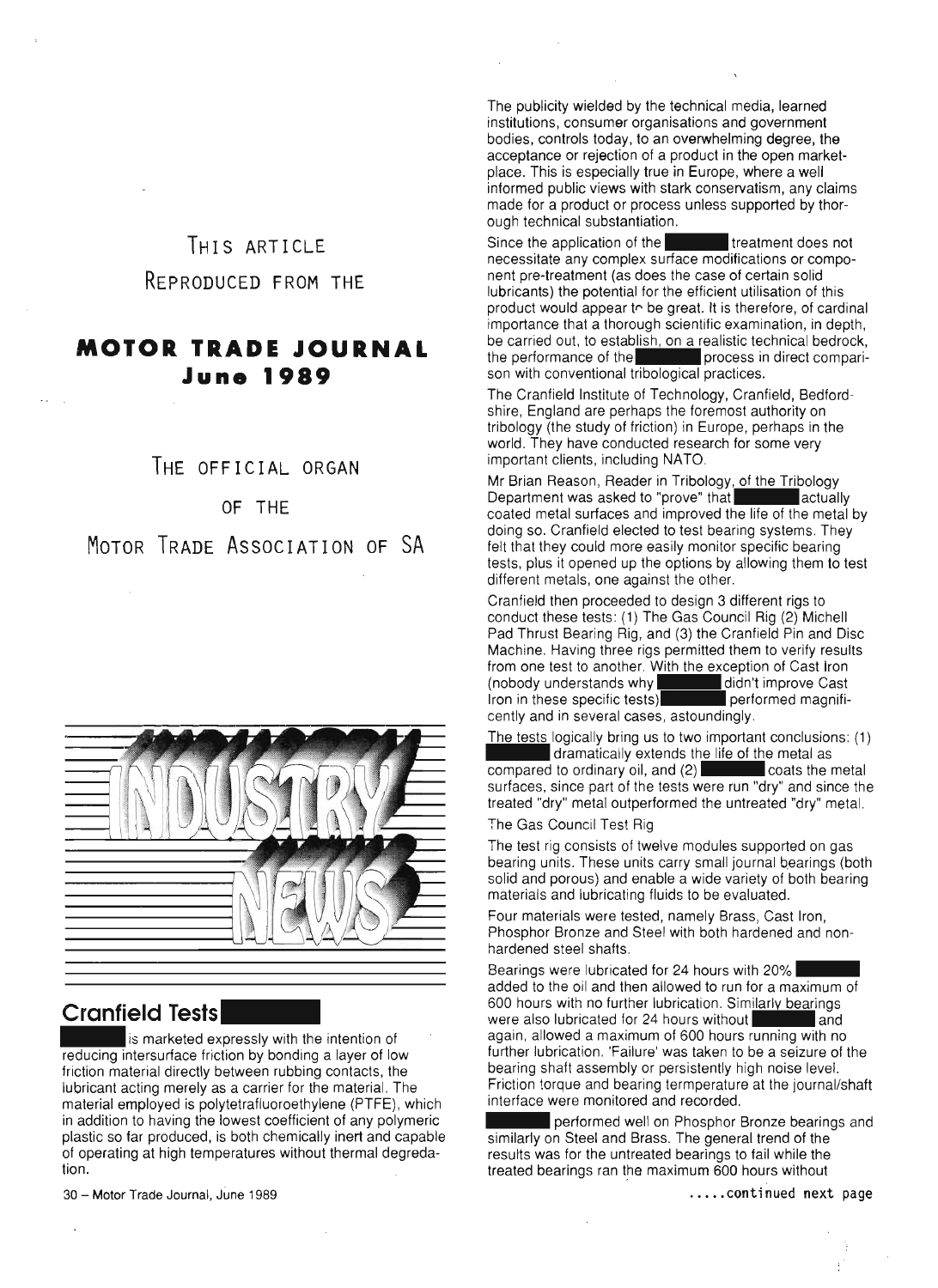failure. The logical conclusion to be drawn is that coated the metal surfaces since the treated "dry" metal outperformed the untreated "dry" metal.

Modified 'Cranfield' Pin and Disc Machine

There is a large range of industrial situations where machine surfaces operate under sliding/rubbing conditions, with wide attendant problems.

Examples are machine tool slideways where stick/slip motion produces poor finish in machine components. Hydraulic equipment where pistons, spool valves and actuators stick or jam causing loss of friction and Diesel engine injector wear (this latter problem will escalate when new alcohol fuels are introduced).

The 'Cranfield' Pin and Disc machine has been modified to simulate these sliding conditions.

A range of materials were used for both the rotating circular plate and the bearing pads proper. The general trend of results followed those obtained from the journal bearing tests in the "Gas Council Rig".

High Load Industrial Michell Pad Thrust Bearing

This work involves the application of a large hydrostatic thrust bearing rig (capacity of over 70 tons thrust load) to a Michell Pad Thrust Bearing provided by the Glacier Metal Co. (one of the U.K.'s largest manufacturers of white-metal bearings). Bearings of this type are used extensively by industry over a wide range of sizes (typical applications: Vertical Water Turbines used in Power Stations, Marine Propeller bearings for Super Tankers, Warships and Merchant Ships, Industrial Pumps and Mixing Equipment).

Costly bearings are often heavily loaded and operate with rubbing metallic contact causing high power loss and costly wear.

Again the system lubricated with **in the system** in oil lasted longer before seizure than normal oil. There was an improvement of between 80% and 60%.

The Cranfield Report, the result of 5 years testing and study, now adds its voice to the previous test mass compiled from several countries during the last 10 years. The message is clear. message is clear.

Copies of the Cranfield Report are available by phoning or writing to

From..........

# **The Cranfield Report**

#### **CRANFIELD BEARING RIG TESTS**



**Gas Council Test Rig**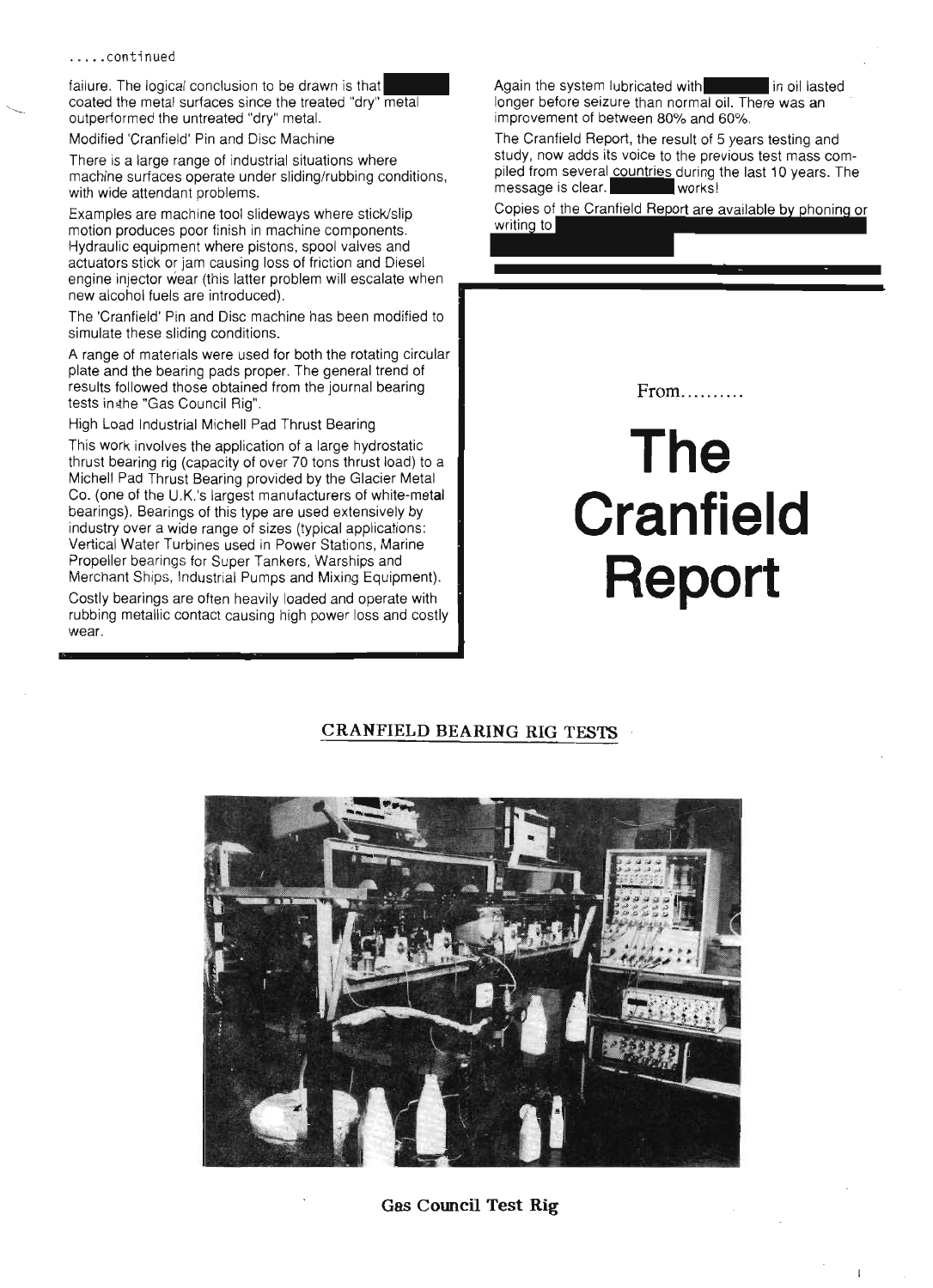

Bearings from Gas Council Test Rig

#### Gas Council Test Rig

#### Results

Four materials were tested, namely Brass, Cast Iron, Phosphor Bronze and Stetl with both hardened and non-hardened steel shafts. Figures 1 - 4 have been selected (from many) as being typical traces, and show results for these materials on non-hardened shafts. Each being typical traces, and show results for these materials on non-nardened sharts. Each<br>figure contains two graphs, the top being an example for the material specified in the<br>bottom left hand corner with test dates specifi bottom left hand corner with test dates specified in the bottom right hand corner. The allowed to run for a maximum of six hundred hours with no further lubrication. The bottom graph, is a bearing lubricated for 24 hours ('without' ) and, again, allowed a maximum of 600 hours running. 'Failure' was taken to be a seizure of the bearing shaft assembly or persisently high noise level. Trace A represents the friction torque of the bearing recorded by the friction torque transducers. Trace B is the bearing temperature measured by thermocouple at the journal/shaft interface. Trace D shows the bearing temperature above the measured laboratory temperature and this 'normalised' temperature indicates the true bearing temperature without the influence of laboratory fluctuations.

#### HOW TO READ THE GRAPHS

- A: This is the torque reading. The scale is in the left hand margin.
- B: This is the surface temperature of the metal.
- C: This is room temperature. The scale is on the right hand margin.
- D: This is the difference between the room temperature and the surface temperature.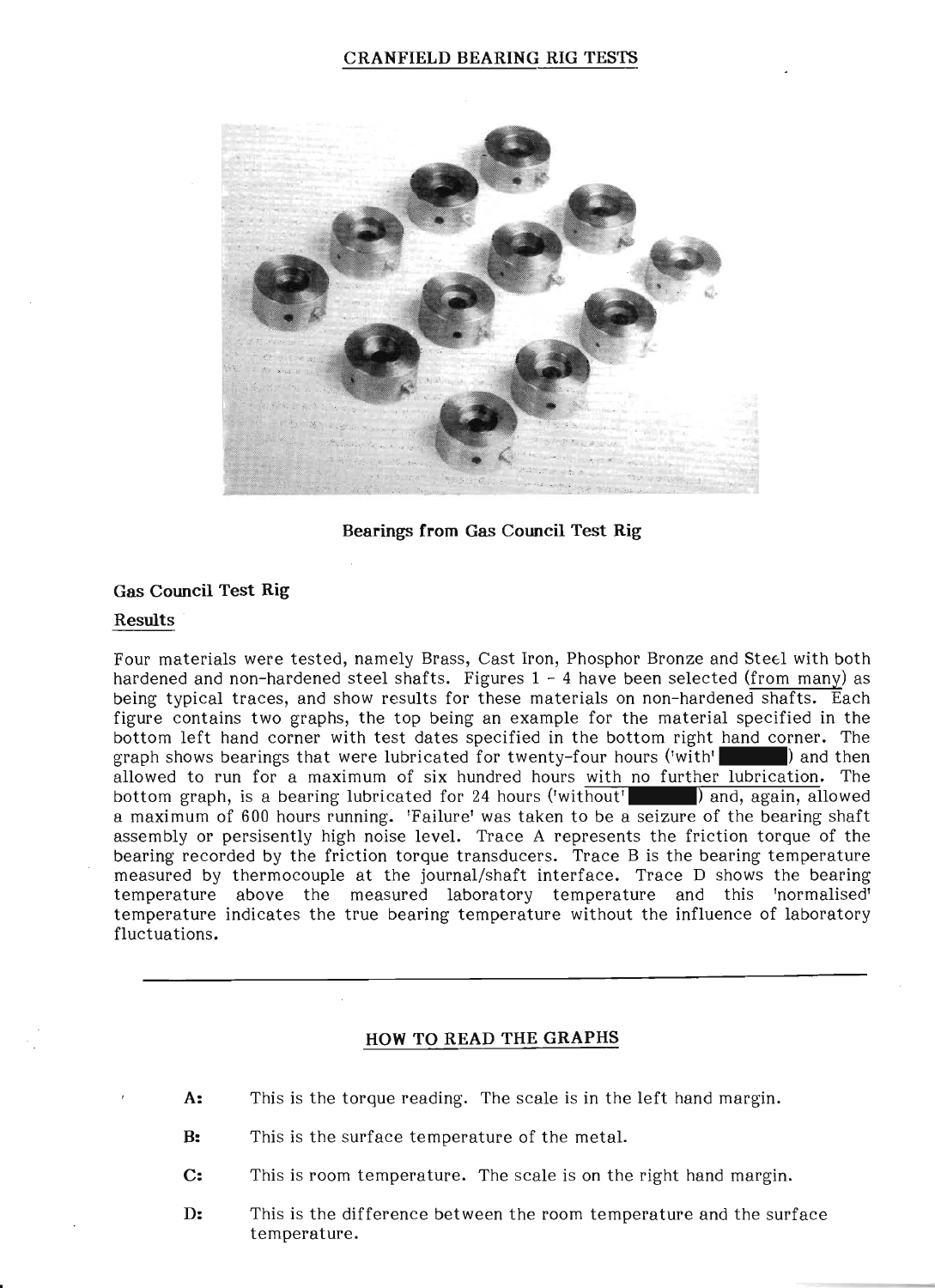





**FIGURE 2** 

TEMPERATURE (C)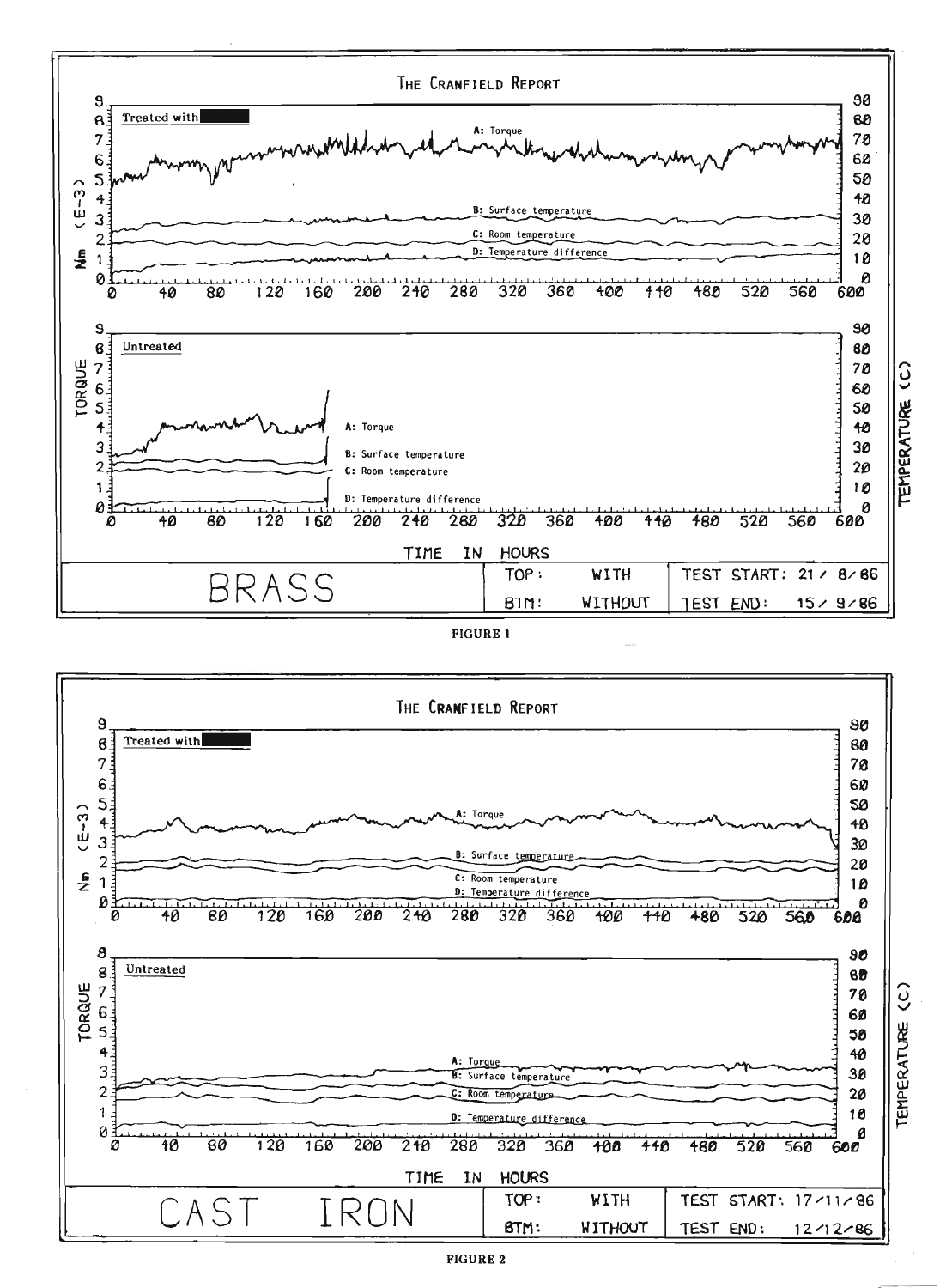





**FIGURE 2** 

TEMPERATURE (C)